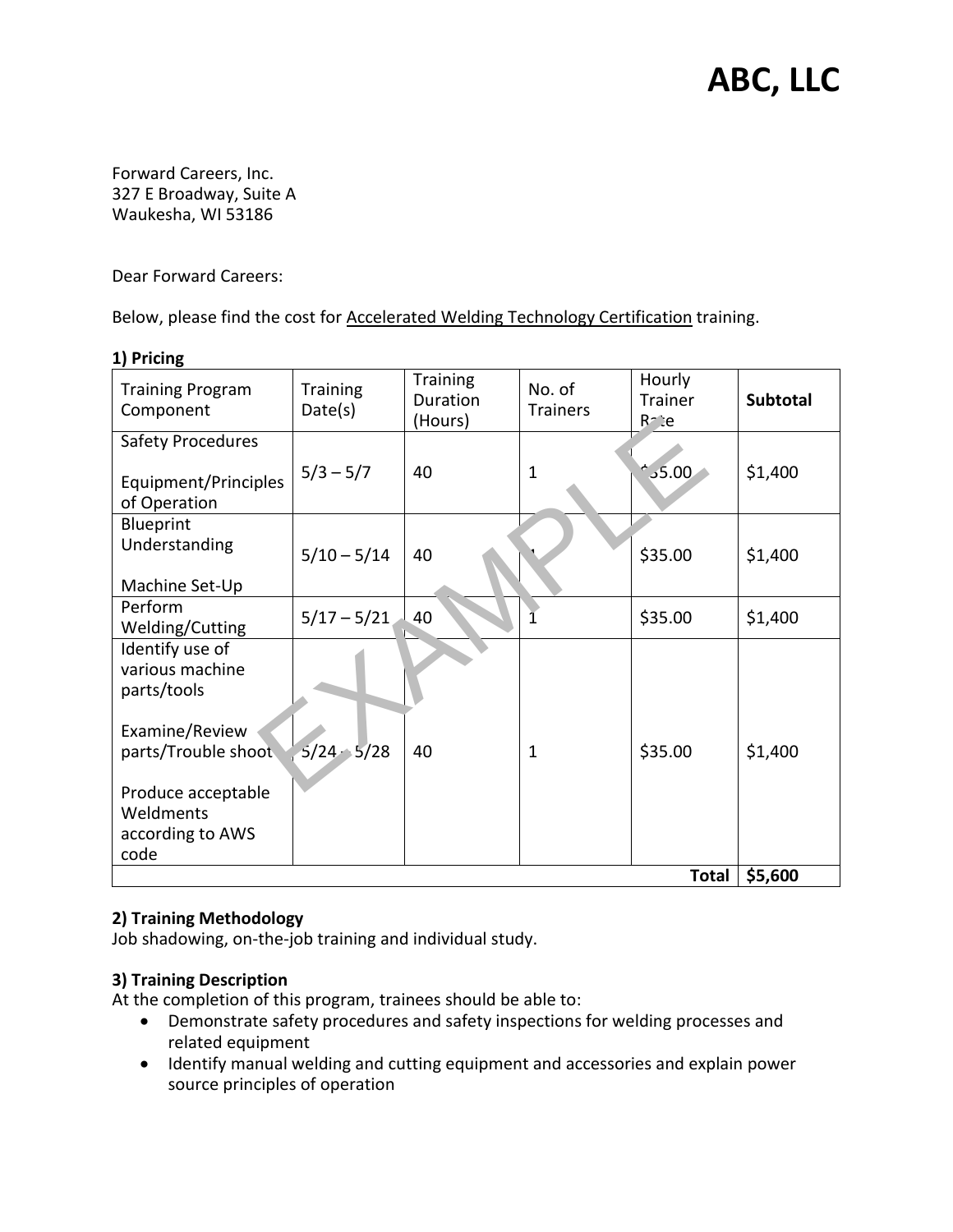- Read, interpret and apply blueprint specifications and weld symbols for the production and inspection of manufactured work pieces
- List and perform set-up, adjustments and operations of manual welding and oxy-fuel cutting equipment in the preparation of welding practice plates
- Describe and perform welding and cutting processes as they relate to ferrous metals
- Identify various electrodes, filler wires, shielding gasses and current types and their relationship to base-metal varieties
- Describe and apply the variables and techniques used to weld carbon steel and aluminum to blueprint specifications with regard to joint types, weld types and positions of welding
- Visually examine welds for discontinuities, defects, correct weld size and placement, providing solutions for welding procedure errors
- Produce acceptable test plate weldments according to American Welding Society (AWS) code specifications

#### **4) Name, Title, and Wage of Trainer(s)**

 Jack Smith, Floor shop supervisor, \$25.00/hour 4) Name, Title, and Wage of Trainer(s)<br>
● Jack Smith, Floor shop supervisor, \$25.00/hour<br>
5) Attainment Type:<br>
□ Credential 図 Industry Recognized Certificate<br>
Sincerely,<br>
HR Manager<br>
HR Manager

### **5) Attainment Type:**

 $\Box$  Credential  $\boxtimes$  Industry Recognized Certificate

Sincerely, Jane Smith